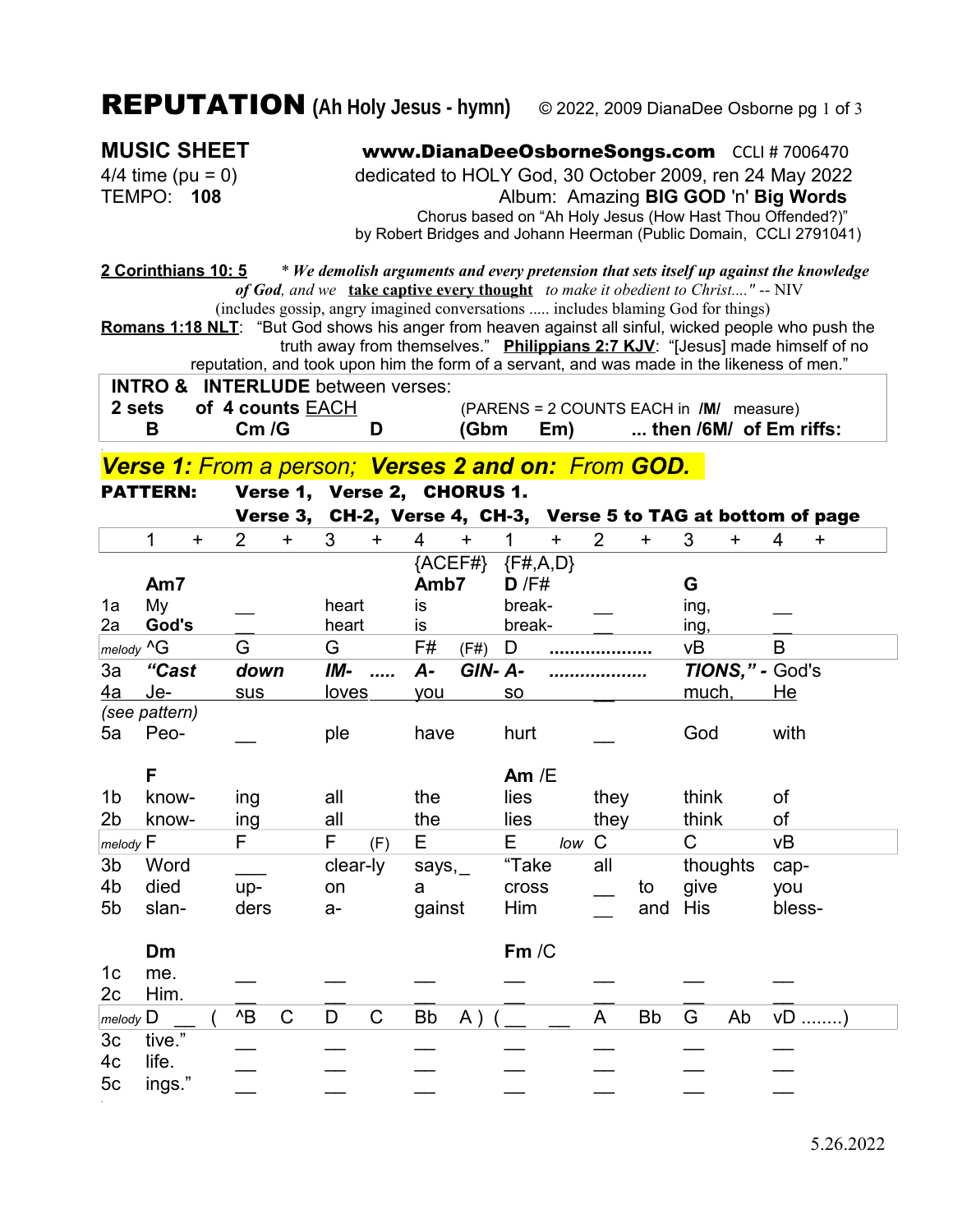**REPUTATION** (Ah Holy Jesus - hymn)

© 2022, 2009 DianaDee Osborne pg 2 of 3

|               | 1                | $\ddot{}$  | $\overline{2}$ | $\ddot{}$    | 3           | $\ddot{}$   | 4           | $\ddot{}$           | 1      | $\ddot{}$ | $\overline{2}$ | $\ddot{}$                             | 3         | $\ddot{}$ | 4          | $\ddot{}$  |
|---------------|------------------|------------|----------------|--------------|-------------|-------------|-------------|---------------------|--------|-----------|----------------|---------------------------------------|-----------|-----------|------------|------------|
|               | Gm /D            |            |                |              |             |             |             | Gm <sub>6</sub>     |        |           |                |                                       | Gm7       |           |            |            |
| 1d            | My               |            |                |              | soul        |             | is          |                     | sick-  |           |                |                                       | ened.     |           | <b>HOW</b> |            |
| 2d            | God's            |            |                |              | heart       |             | is          |                     | sick-  |           |                |                                       | ened.     |           | <b>HOW</b> |            |
| $m$ elody $D$ |                  |            | D              |              | D           | (D)         | E           |                     | E      |           | (F)            |                                       | F         |           | νD         |            |
| 3d            | Two              |            | Cor-           |              | in-thi-     |             | ans,        |                     | Ten,   |           | Verse          |                                       | Five:     |           | Com-       |            |
| 4d            | A-               |            | ny             |              | thought     |             | God         |                     | is     |           | not            |                                       | real      |           | or         |            |
| 5d            | Mal- a-<br>chi   |            | <b>Three</b>   |              | Verse       |             | Four-       |                     | teen   |           | shows          |                                       | some      |           |            |            |
|               | C/G              |            |                |              |             |             |             |                     | Am7    |           |                |                                       |           |           |            |            |
| 1d            | can              |            | God's          |              |             | peo-ple     |             |                     | be     |           |                |                                       | <b>SO</b> |           | de-        |            |
| 2d            | can              | <b>SO</b>  | ma- ny         |              |             | peo-ple     |             |                     | be     |           |                |                                       | <b>SO</b> |           | de-        |            |
| melody ^G     |                  |            | G              |              | G- G        |             |             |                     | G      |           | G              |                                       | <b>vE</b> |           | E          |            |
| 3d            | fort's           |            | in             |              | God's       |             | Word,       |                     | not    |           | im-            |                                       | $a-$      |           | gined      |            |
| 4d            | He<br>that       |            | hates          |              | you         |             | is          |                     | a      |           | <b>HELL-</b>   |                                       | made      |           |            |            |
| 5d            | "God's<br>say    |            | use- less      |              |             |             |             | <b>SO</b>           |        |           |                | why                                   |           | be-       |            |            |
|               |                  |            |                |              |             |             |             |                     |        |           |                |                                       |           |           |            |            |
|               | <b>Bsus</b>      |            |                |              |             |             |             |                     |        |           |                |                                       |           |           |            |            |
|               |                  |            |                |              |             |             |             |                     | Fm/C   |           |                |                                       |           |           |            |            |
| 1e            | -ceived? "       |            |                |              |             |             |             |                     |        |           |                |                                       |           |           |            |            |
| 2e            |                  | -ceived? " |                |              |             |             |             |                     |        |           |                |                                       |           |           |            |            |
| $m$ elody $E$ |                  |            | $^{\wedge}B$   | $\mathsf{C}$ | D           | $\mathsf C$ | <b>Bb</b>   | A)                  |        |           | A              | <b>Bb</b>                             | G         | Ab        |            | vD )       |
| 3e            | lies.            |            |                |              |             |             |             |                     |        |           |                |                                       |           |           |            |            |
| 4e            | lie.             |            |                |              |             |             |             |                     |        |           |                |                                       |           |           |            |            |
|               |                  |            |                |              |             |             |             |                     |        |           |                |                                       |           |           |            |            |
|               | Verse 5's ending |            |                | "TAG"        |             |             |             | -- SPOKEN FIRMLY or |        |           |                | <b>SUNG to the music below</b>        |           |           |            |            |
|               | $\mathbf{1}$     | $\ddot{}$  | $\overline{2}$ | $\ddagger$   | 3           | ٠           | 4           | +                   | 1      | $\ddot{}$ | $\overline{2}$ | $\ddot{}$                             | 3         | +         | 4          | $\ddagger$ |
|               | Em               |            |                |              |             |             |             |                     | Gm     |           |                |                                       |           |           |            |            |
| 5e            | lieve?"          |            |                |              | <b>They</b> |             | de-         |                     | ceive, |           |                | slan-der- ing                         |           |           | God's      |            |
|               | νE               |            |                | low          | B           |             | B           |                     | ^D     |           |                | $D - D -$                             | D         |           | Е          |            |
|               |                  |            |                |              |             |             |             |                     |        |           |                |                                       |           |           |            |            |
|               | Am               |            |                |              |             |             | $*$ F#m     |                     |        |           |                |                                       |           |           |            |            |
| 5f            | re-<br>E         |            | pu-<br>E -     |              | ta-<br>E    |             | tion<br>vC# |                     |        |           |                | * NOTE that chord changes on count 4! |           |           |            |            |

Song Story: I choose not to share the details of the catalyst for this song..... But I'll share this: Probably every adult and most youth and children, have been hurt by people, even unjustly accused of both minor and major things. And it hurts. And non-Truth deeply angers our God whose Word repeatedly declares Truth's importance. For example in Romans 1:18 --

"But God shows his anger from heaven against all sinful, wicked people who push the truth away from themselves" (NLT). God doesn't measure sin, that some sins are "better" than others. Gossip is as evil as what we think of as the "big" sins. Yet He also repeatedly says.... "Forgive. Leave it in God's hands. God is faithful." Whatever your pain: He will "pull a Romans 8:28" out of it. Whatever your pain, it is nothing compared to what we each (includes YOU) have at times done to our loving, Holy God..... blaming Him unjustly for sorrows....... when it was "I who denied Thee...."